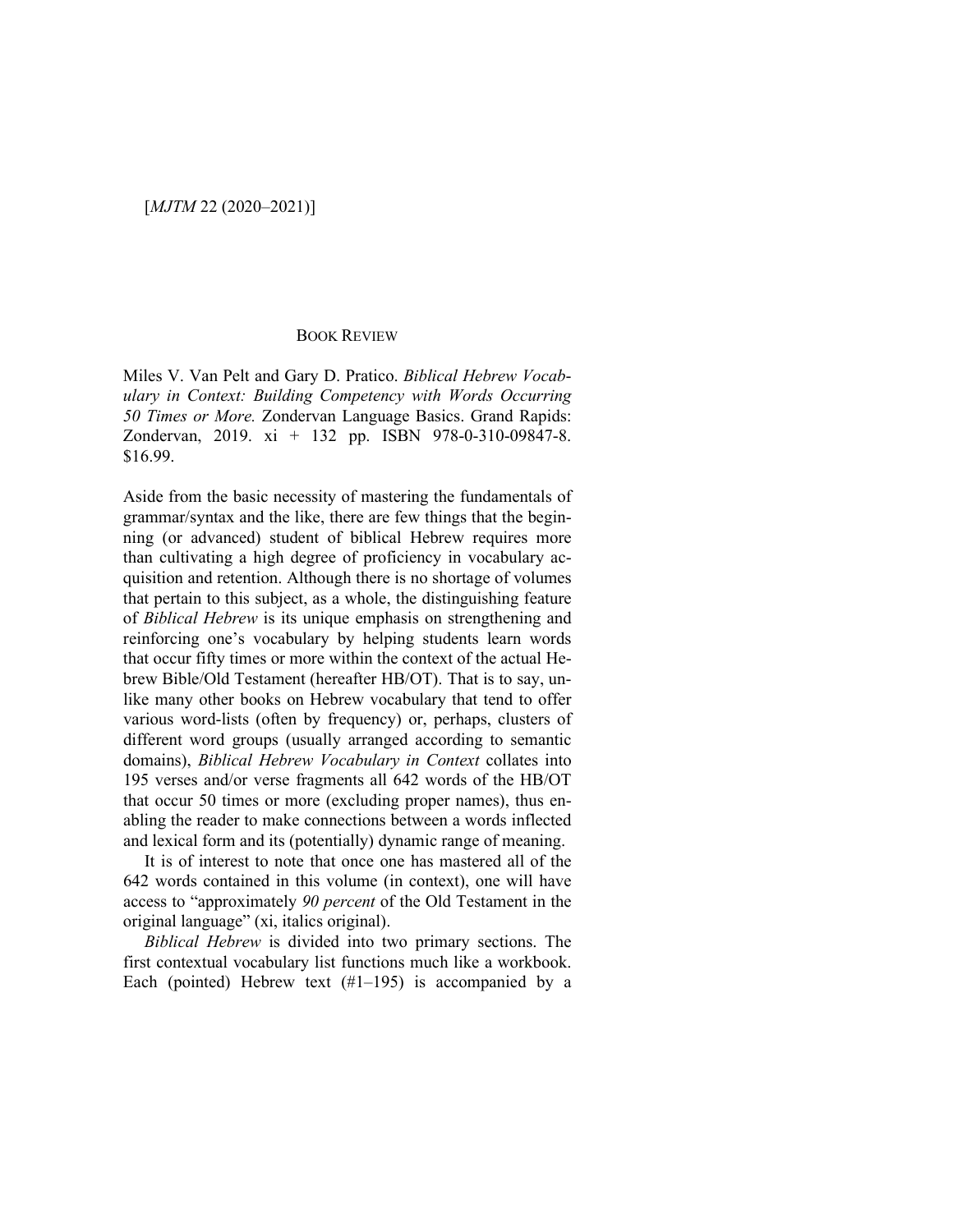'wooden' English translation. Lined space is also provided so that there is sufficient room to parse verbs, gloss words, identify syntactical constructions, and/or comment on morphology. Words that appear less than fifty times are glossed and all proper names are identified with gray text. One notes that the Tetragrammaton is rendered as "Yahweh" throughout the volume.

The second section of the book provides the same biblical verses (in the same order, with the same numbering) as the first section, but with minimal room for notes and no translation. In this section, the student is encouraged to practice sight reading without supplements—i.e., without recourse to grammars, lexicons, and/or translation(s). As Pratico and Van Pelt state: "The ultimate purpose and design of this resource is to facilitate a student's ability to sight-read all 195 texts that appear in the contextual vocabulary lists" (x).

Of all the books of the HB/OT, the only ones that are not represented within this brief volume are Song of Songs, Ezra, Obadiah, Jonah, Micah, Nahum, Habakkuk, and Zephaniah. Incontrovertibly, Pratico and Van Pelt are to be commended for their inclusion of such a wide diversity of canonical texts, and their intentional inclusion of texts with unique or specific vocabulary terms (such as Eccl 4:7 or Ps 3:9). That being said, one might quibble concerning the conspicuous absence of Song of Songs due to the heavy concentration of the (rather unique) term דּוֹד "beloved, uncle" (NB: the term itself has 61 occurrences in the HB/OT, 39 times of which appear in Song of Songs).

Aside from a thorough Scripture index, arranged according to the traditional HB/OT ordering (versification differences between the Hebrew and English are marked by square brackets), *Biblical Hebrew* also includes a Hebrew-English lexicon. The contents of this lexicon are derived from Pratico and Van Pelt's *Vocabulary Guide to Biblical Hebrew and Aramaic* (2nd ed. Grand Rapids: Zondervan, 2019) and are also keyed to their *Old Testament Hebrew Vocabulary Cards* (2nd ed. Grand Rapids: Zondervan, 2019). It is a boon to users that this lexicon often contains important statistical information (see pp. 98, 101, 102, 103, 104, 116, 117, and 122) and, at times, certain special grammatical information (such as the particulars of an assimilated